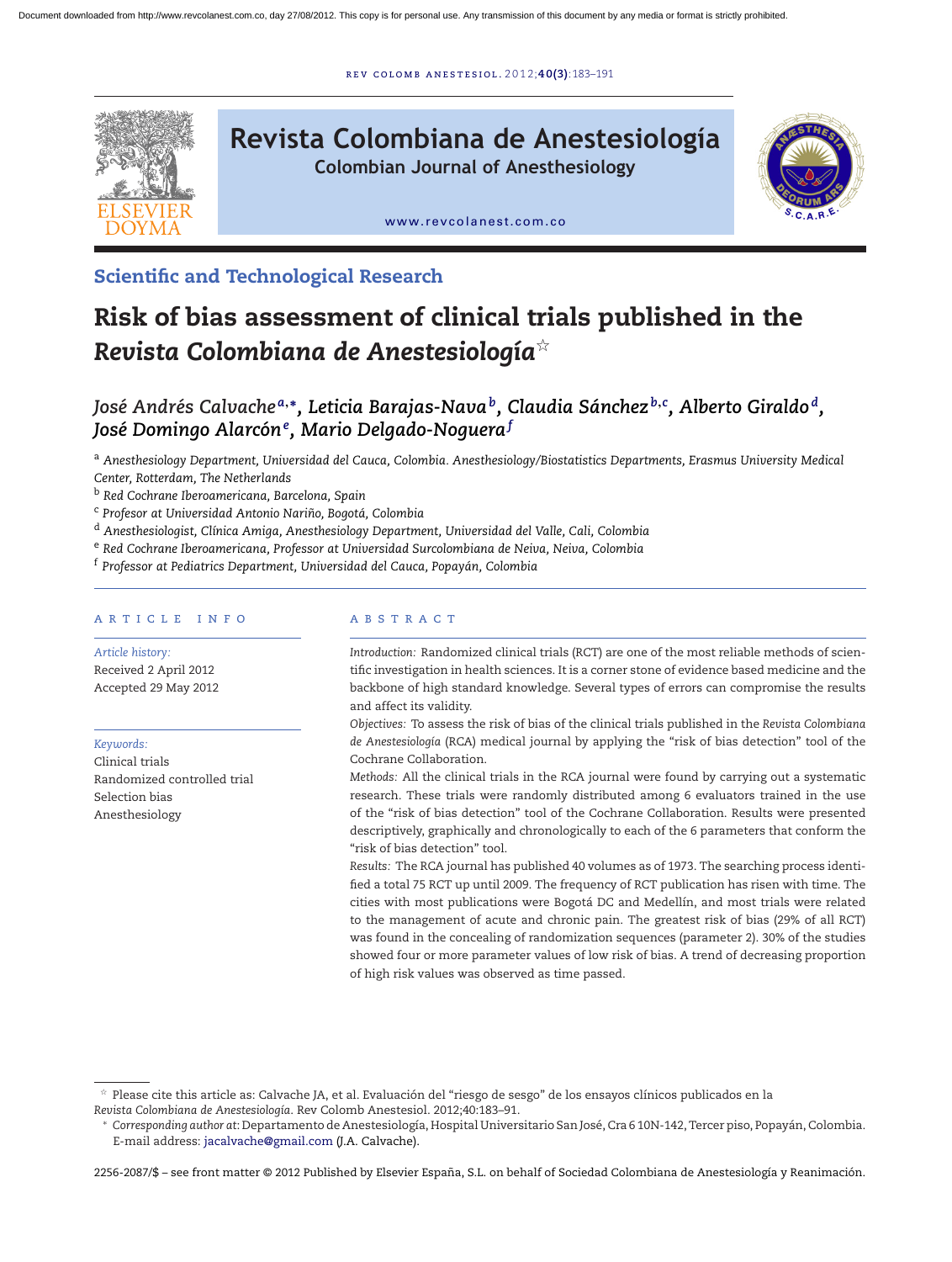*Conclusions:* There is a sustained trend of improvement and risk reduction in RCTs in the RCA journal.

© 2012 Published by Elsevier España, S.L. on behalf of Sociedad Colombiana de Anestesiología y Reanimación.

## **Evaluación del "riesgo de sesgo" de los ensayos clínicos publicados en la** *Revista Colombiana de Anestesiología*

#### r e s u m e n

*Introducción:* El ensayo clínico aleatorizado (ECA) es una de las mejores formas de adquisición de pruebas científicas en ciencias de la salud. Es catalogado como la piedra angular de la medicina basada en la evidencia y como eje de la formación de conocimiento de alta calidad. Diversos tipos de sesgos pueden comprometer sus resultados y afectar su validez interna. *Objetivos:* Evaluar el «riesgo de sesgo» de los ensayos clínicos publicados en la *Revista Colombiana de Anestesiología* (RCA) mediante la aplicación de la herramienta para detección de «riesgo de sesgo» de la Colaboración Cochrane.

*Métodos:* Mediante una búsqueda sistemática se identificaron todos los ensayos clínicos publicados en la RCA. Estos se distribuyeron de forma aleatoria entre 6 evaluadores entrenados en la utilización de la herramienta para detección de «riesgo de sesgo» de la Colaboración Cochrane. Los resultados se presentaron de forma descriptiva, gráfica y temporal para cada uno de los 6 dominios que constituyen la herramienta.

*Resultados:* La RCA ha publicado 40 volúmenes desde 1973. El proceso de búsqueda identificó hasta el 2009 un total de 75 ECA. La frecuencia de publicación de ECA ha aumentado con el paso del tiempo, las ciudades con mayor publicación fueron Bogotá DC y Medellín, y en su mayoría están relacionados al manejo del dolor agudo y crónico. El mayor riesgo de sesgo (29% de los ECA) se identificó en el encubrimiento de la secuencia de aleatorización (dominio 2). El 30% de los estudios presentaron 4 dominios o más clasificados como bajo riesgo de sesgo. Se apreció una tendencia a la reducción de la proporción de dominios clasificados como alto riesgo de sesgo con el paso del tiempo.

*Conclusiones:* Existe una tendencia sostenida al mejoramiento y a la reducción del riesgo de sesgo de los ECA publicados en la RCA, con algunos puntos a fortalecer en el proceso de diseño, conducción, análisis y reporte.

© 2012 Publicado por Elsevier España, S.L. en nombre de Sociedad Colombiana de Anestesiología y Reanimación.

## **Introduction**

Clinical trials are quantitative, comparative and controlled experiments in which a group of researchers study two or more randomly assigned interventions in a group of individuals[.1](#page-7-0) It is one of the finest methods of scientific research in health sciences and the design of it provides a greater input of causality. It is considered to be the corner stone of evidence based medicine and the backbone of high standard knowledge.<sup>2</sup> The findings are the basis for high quality scientific evidence, systematic reviews and clinical practice guides.

The place RCTs in the evidence hierarchy has given way to some erroneous conceptions of value, quality and absence of bias that have been related only to RCT in name only. In spite of its advantages, it is not without methodological issues that may compromise its internal and external values.[3](#page-7-0)

Regarding internal value, the possibility of bias that pose a threat to the RCT may be a result of a flawed design, conduction, analysis, interpretation and report. Such possibilities have been classified in 4 groups: selection bias, execution bias, weathering bias and detection bias.<sup>4</sup> An inadequate randomization, i.e. failure to conceal subject assigning, no double blind method or differential follow-up loss, has been proven to affect the effects of treatments. $5-8$  Evidence suggests that improper subject assignment concealment and non-doubleblind methods may result in overestimating the effect of the intervention on trial.[9](#page-7-0)

The quality assessment method is a matter of controversy. The absence of a reference standard for the assessment and the uncertainty of it on the effect of the intervention have led to the creation of several scales and checklists.[10](#page-7-0) However, only 12% of the instruments has been assessed empirically[.11](#page-7-0) Many of them include assessment of elements related to the report and design of the trial and not directly to the bias[.4](#page-7-0)

In February 2008, the Cochrane Collaboration presented a tool for the assessment of bias risks designed to establish the internal validity of a clinical trial.<sup>[4](#page-7-0)</sup> The selection of components included (6 parameters) was based on evidence of its positive or negative associations with the effect.<sup>[7,8,12](#page-7-0)</sup> The authors' objective was to discern among the elements used for the design of a clinical trial and those necessary for its report.

## *Palabras clave:*

Ensayos clínicos Ensayo clínico controlado aleatorizado Sesgo de selección Anestesiología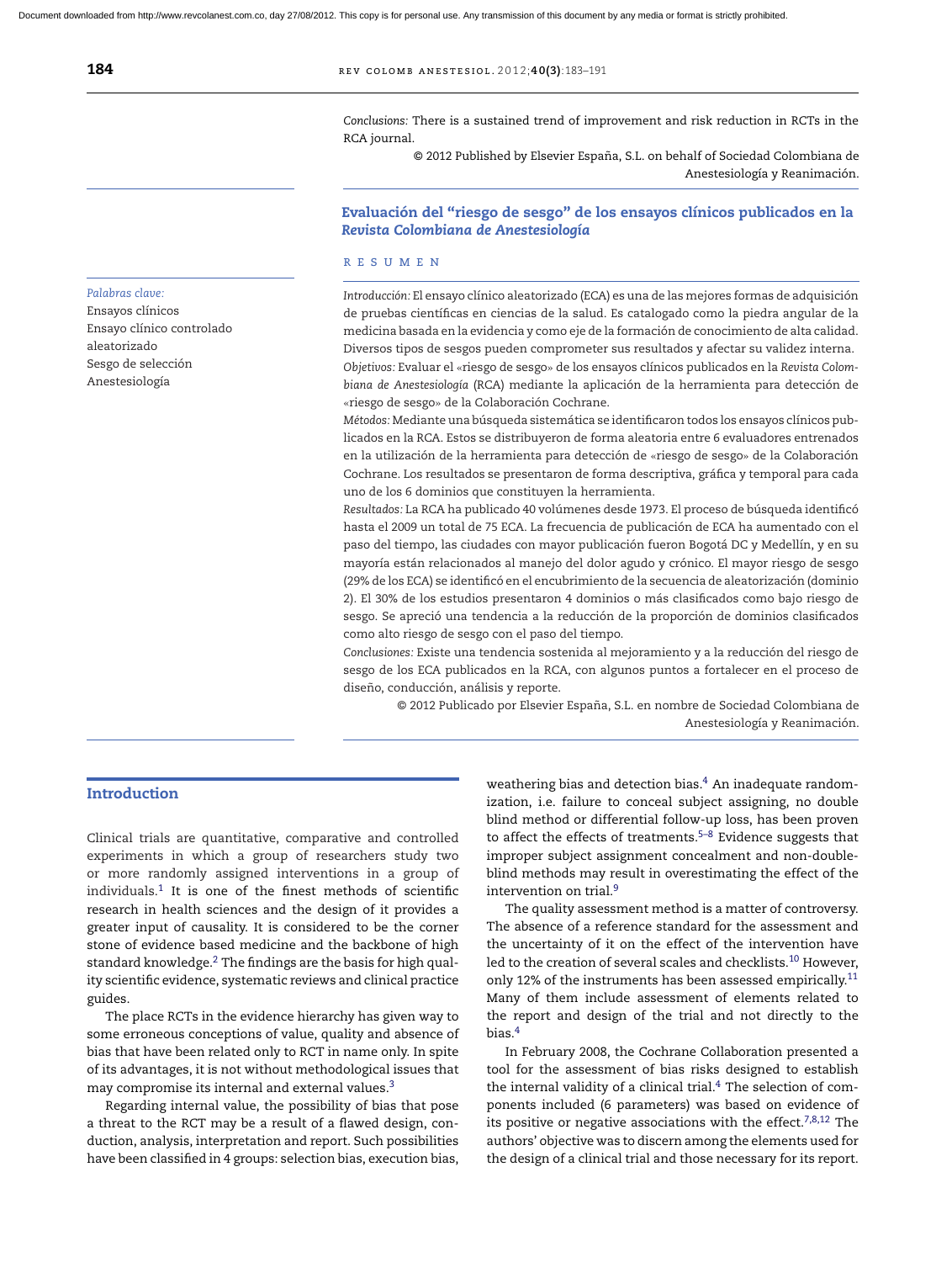Every parameter is assessed in three categories of risk evaluation (high, low, unknown) that finally results in individual assessment of every study and for every parameter with two evaluation graphs. The trials are classified based on the original report and may also include additional documents such as the trial's protocol.<sup>13</sup>

The RCA journal is the official publication of the Sociedad Colombiana de Anestesiología y Reanimación (SCARE), and its purpose is to inform and update scientific knowledge of the speciality and related areas of medicine. Since its first issue in 1973, 40 volumes with 157 issues have been published. It is currently classified as A2 category in Publindex at Colciencias.

The aim of this study was to assess the risk of bias of all RCTs published in the RCA journal by using the Cochrane Collaboration "risk of bias detection" tool.

#### **Methods**

It is an observational study that included all randomized clinical trials published in the RCA journal since the publication of its first issue in 1973 up to the contents of volume 37, issue no. 1 in 2009.

A systematic search was designed for the identification of all published clinical trials which included the SCIELO database, a revision of all the RCA journal volumes and the research and location tool of the [www.revcolanest.com](http://www.revcolanest.com/) website. Clinical trials and before-after experiments that were not performed on humans were excluded.

Once the studies were identified, they were divided into six equal groups using a computer generated random numbering table (R Development Core Team (2010)<sup>14</sup>). Each group of trials was further divided into six evaluators with previous experience and training in clinical trial assessment by the use of the Cochrane Collaboration methodology and/or systematic review publication. The original trial numbering and distribution was carried out by the main author of this study.

Each evaluator inputs every study into an electronic survey. This survey collected data corresponding to: 1. Title of the study, 2. Type of clinical trial, 3. Number of studied groups, 4. Number of authors, 5. The studied outcomes and time of study of the primary outcome, 6. Date and location of execution, 7. Number of participants and finally, the six parameters of the Cochrane Collaboration "risk of bias detection" tool.

#### *Data analysis*

A database was designed in the  $R^{14}$  $R^{14}$  $R^{14}$  statistics package for data analysis. The results are reported descriptively and graphically, and also include the description of the studies, the chronologic and geographic rates and the proportion of bias risk assessment for each parameter among its three categories (high risk, low risk, unknown). In addition, graphs were created for assessment of publication trends, their relation to bias risk and number of recruited subjects.

#### **Results**

The RCA journal has published 40 volumes to the present day, four issues per year for a total 157 issues (considering number 1, volume 40 in 2012). Its publication began in July 1973 (Volume 1, Issue 1) and has continued for the past 39 years.

The first clinical trial published in the RCA journal was in issue no. 10, in 1982. The search for articles began at that issue and up to issue no. 1 of volume no. 37 in 2009 and yielded a total 75 published clinical trials. The last eight issues of the RCA journal, which contain 13 new clinical trials were not included (issue no. 3 in 2010, no. 4 in 2011 and no. 1 in 2012), because data collection and analysis were carried out during this time. More details on the searching and selection processes are shown in Fig. 1.

[Table](#page-3-0) 1 shows the general character of the studies and research areas organized by frequency and follow-up time of primary outcome. [Fig.](#page-4-0) 2 shows the execution site and [Fig.](#page-4-0) 3 shows the number of studies published in 3-year intervals in the History of the RCA journal.

Classification of low risk of bias was achieved by 66% of the trials for parameter 4 (follow-up loss), 54% (selective report) and 45% in parameter 1 (randomization). The scores with highest risk of bias were those of parameter 2, related to randomization sequence concealment. 30% of all RCTs achieved



**Fig. 1 – Search and clinical trial selection processes.**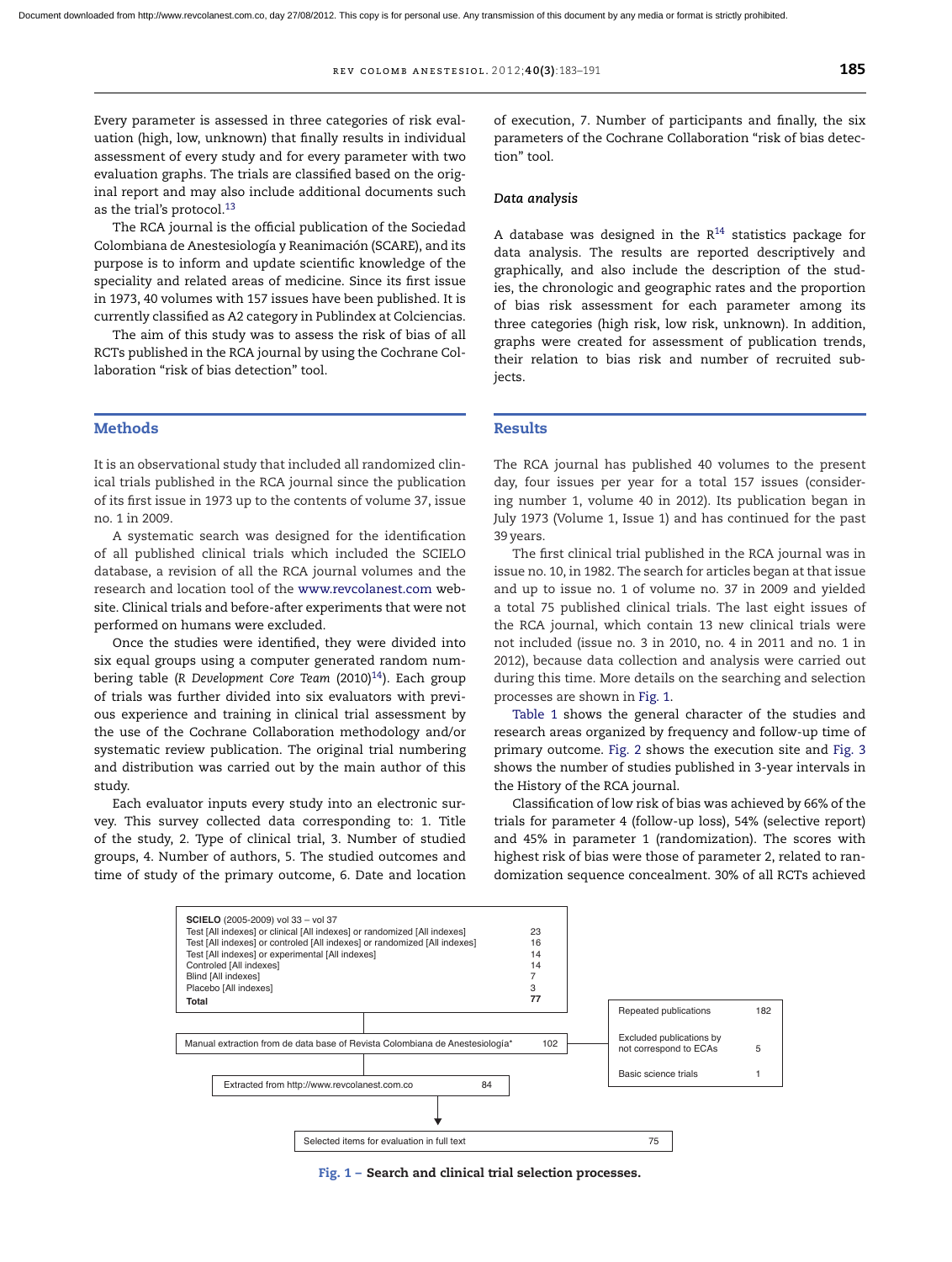<span id="page-3-0"></span>

| REV COLOMB ANESTESIOL. 2012;40(3):183-191 |
|-------------------------------------------|
|                                           |

| Table 1 - General character, research areas and primary                                                                   |                  |
|---------------------------------------------------------------------------------------------------------------------------|------------------|
| outcome follow-up time $(n = 75)$ .<br>Variable on trial                                                                  |                  |
|                                                                                                                           | n (%)            |
| Year of publication                                                                                                       |                  |
| 1982-1984                                                                                                                 | 3(4)             |
| 1985-1987                                                                                                                 | 1(1)             |
| 1988-1990                                                                                                                 | 7(9)             |
| 1991-1993                                                                                                                 | 5(7)             |
| 1994-1996                                                                                                                 | 10(13)           |
| 1997-1999                                                                                                                 | 7(9)             |
| 2000-2002                                                                                                                 | 11(15)           |
| 2003-2005                                                                                                                 | 13 (17)          |
| 2006-2008                                                                                                                 | 15 (20)          |
| 2009-2012 <sup>a</sup>                                                                                                    | 3(4)             |
| Study groups in the trial                                                                                                 |                  |
| Parallel trial                                                                                                            |                  |
| More than two study groups                                                                                                | 68 (91)<br>7(9)  |
|                                                                                                                           |                  |
| Trial type                                                                                                                |                  |
| Pharmacologic                                                                                                             | 68 (91)          |
| Non pharmacologic                                                                                                         | 7(9)             |
| Number of authors                                                                                                         |                  |
| One                                                                                                                       | 10 (13)          |
| Two                                                                                                                       | 17 (23)          |
| Three                                                                                                                     | 18 (24)          |
| Four                                                                                                                      | 16 (21)          |
| Five                                                                                                                      | 3(4)             |
| Six or more                                                                                                               | 11 (15)          |
|                                                                                                                           |                  |
| Research areas                                                                                                            |                  |
| Chronic or acute pain management                                                                                          | 15 (20)          |
| Postoperative complications                                                                                               | 9(12)            |
| Obstetric anesthesia                                                                                                      | 9(12)            |
| Local anesthesia                                                                                                          | 9(12)            |
| Inhalation general anesthesia                                                                                             | 8(11)            |
| Intravenous general anesthesia                                                                                            | 6(8)             |
| Airway management                                                                                                         | 6(8)             |
| Neuromuscular relaxation                                                                                                  | 5(7)             |
| Pediatric anesthesia                                                                                                      | 3(4)             |
| Intraoperative homeostasis and/or                                                                                         | 3(4)             |
| water balance                                                                                                             |                  |
| Education in Anesthesiology                                                                                               | 2(3)             |
| Follow-up time of primary outcome                                                                                         |                  |
| Percentile 25                                                                                                             | 30 min           |
| Percentile 50 - median                                                                                                    | 2 <sub>h</sub>   |
| Percentile 75                                                                                                             | 24 h             |
| Percentile 90                                                                                                             | 55.2h (2.3 days) |
| Range                                                                                                                     | 30 s–2 months    |
| Unreported                                                                                                                | 19 (25)          |
|                                                                                                                           |                  |
| a Included up to volume 37, issue no. 1, 2009. Trials not included in<br>bias risk analysis: 8 issues 13 clinical trials. |                  |

four or more parameter scores for low risk of bias. [Tables](#page-5-0) 2, 3 and [Fig.](#page-5-0) 4 shows the frequencies and the proportions of the tool's parameters for risk of bias assessment achieved by the

clinical trials published in the RCA journal. The relation between year of publication, number of published trials and assessment of the four main parameters of the tool are described in [Fig.](#page-6-0) 5. It shows the increase in the blue area with the passing of time as evidence of sustained reduction in global risk of bias. In addition, [Fig.](#page-6-0) 6 shows the rate of trials that achieve three or more low risk parameter scores in blue and the radius of the circles show the average size of recruited studies.

Finally, [Fig.](#page-7-0) 7 is a box diagram of the total distribution of subjects included in the trials according to year of publication (organized in 3-year intervals).

#### **Discussion**

This study shows a view of clinical trial publication in the area of Anesthesiology in Colombia. It was a research initiative aimed at documenting our scientific work and possibly to planning strategies for improvement in future trials.

We present the discussion of results in two parts: first, the general considerations of execution in the journal and then the risk of bias analysis for the published trials.

#### *General considerations*

Most of the trials were carried out in the cities of Bogotá and Medellín. This is probably due to the fact that these cities provide greater organization, collaboration, logistics, financing possibilities and conditions for clinical trial development, which are demanding because of their complexity. Several international trials have also been published in the RCA journal, although publication of foreign studies has decreased in the past years. The international presence of the RCA journal has grown due to several strategies provided by SCARE and its editorial committee. It is currently indexed in SciELO Colombia, LILACS, EBSCO, Imbiomed, Index Copernicus, Redalyc, LICOCS, Latindex and more recently, Elsevier-Doyma[.15](#page-7-0) It is in our general interest to become a journal of interest for publishing international clinical trials and indexed in Medline.

The number of clinical trials has increased over time and as of 2003 an estimated five articles are written every year. The graphic trend appears to be linear and sustained. Many authors, researchers and groups could well be influenced by methodology and analysis assessment teams. In a publication which assessed clinical trials of the Revista Española de Anestesiología, García-Alamino al.<sup>16</sup> reported that 30% of trials were studying non-pharmacologic interventions. For the RCA journal, this rate was lower, however present. Because of the characteristics of the speciality, Anesthesiology is an area in which several non-pharmacologic interventions are used and they represent an opportunity for new challenges in the planning and design of experimental research.

Few trials carried out outcome follow-up for more than 24h. In fact, most of them did so for two hours only. A great number of randomized clinical trials in Anesthesiology are limited to the immediate postoperative period, though many outcomes relevant for the patient (rather than the anesthesiologist or the researcher) may appear during hospital stay follow-up or late recovery phase. This consideration must be accounted for and adapt to the research question and the research scenario.<sup>17</sup> Also, in case surrogate outcomes are employed (substitute, or intermediate measurements), which are usually easier to measure, they must be carefully selected to properly represent the clinical event of interest for the patient.[18](#page-7-0)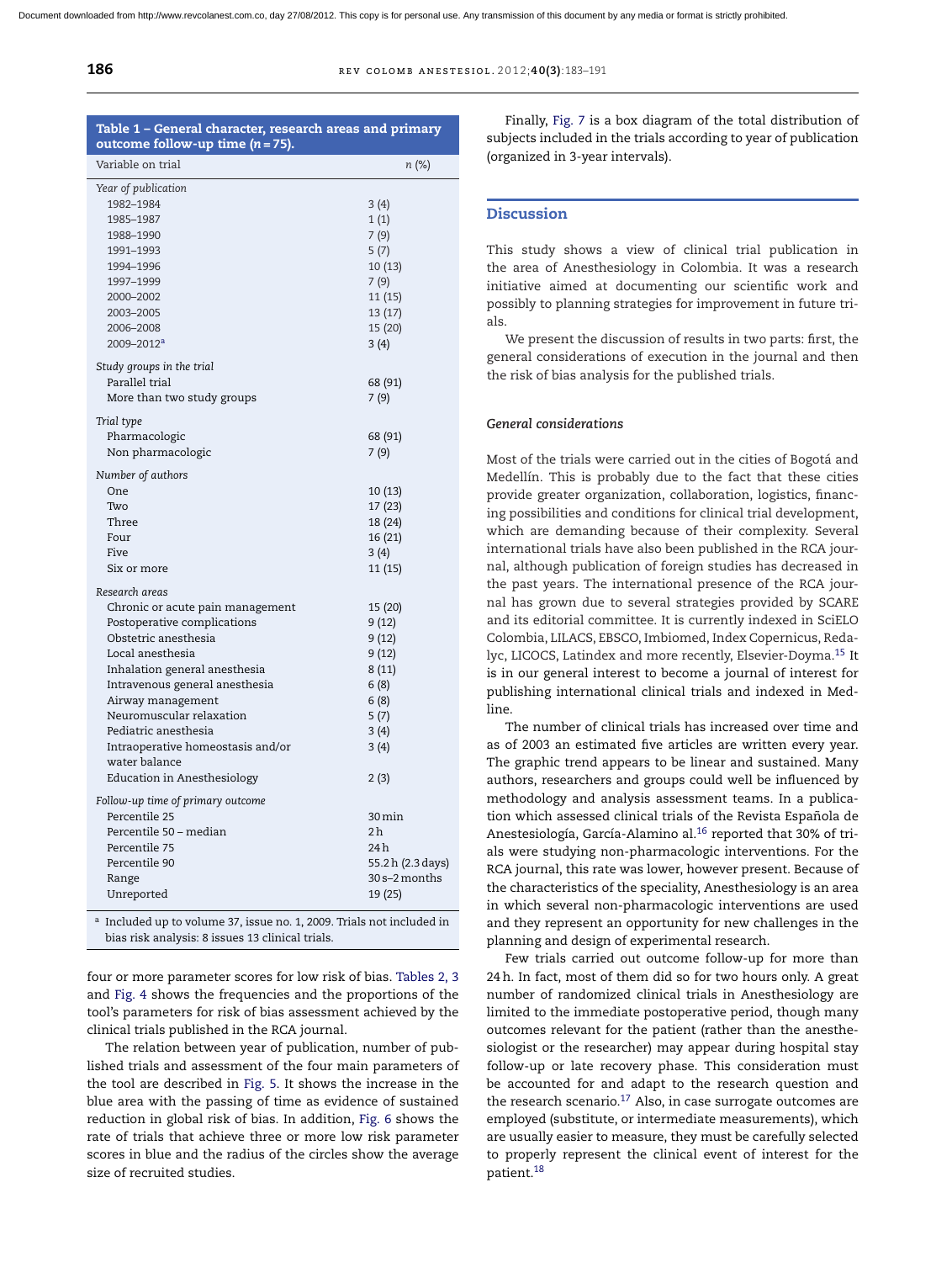r ev colomb ane s t e s iol . 2 0 1 2;**40(3)**:183–191 **187**

<span id="page-4-0"></span>

Fig.  $2$  – Clinical trial execution sites of the Revista Colombiana de Anestesiología journal (national and international) ( $n = 75$ ).

Clinical trials are studies that demand a great amount of planning and resource availability, even if the design or the interventions are not complex. In the RCA journal, more than 50% of all trials were published by three authors or less. To our consideration, the researchers for the processes of planning, design, execution and publication are few for such an endeavor. Greater numbers of researchers are needed.

#### *Publication bias risk analysis*

Clinical trials and their systematic reviews provide the "most valid" evidence on effects of health interventions and their causal associations. However, inferences on causality extracted from these studies may be undermined by flaws in their design, execution, analysis and report. Such errors result in an inaccurate interpretation of the effects of the intervention (biases).[5,6,13](#page-7-0) Usually, it is not possible to know how much the biases truly affect the results of a clinical trial. As a matter of fact, for readers, it is difficult to judge the adversities that a research team faces in a particular trial. For that reason, the current trend is to judge the "risk of bias", understanding "quality" as the degree to which the design, execution, analysis and report are fit for providing a bias-free randomized clinical trial.

The tool used for bias risk assessment in this study is the same facility used for the development of systematic



<sup>\*</sup> The last bar (2009-2011) includes the 13 trials that were not included in the bias risk analysis (only included for frequency trends).

Fig. 3 - Number of clinical trials published in year intervals (3 years) in the history of the Revista Colombiana de **Anestesiología (***n* **= 75)\*.**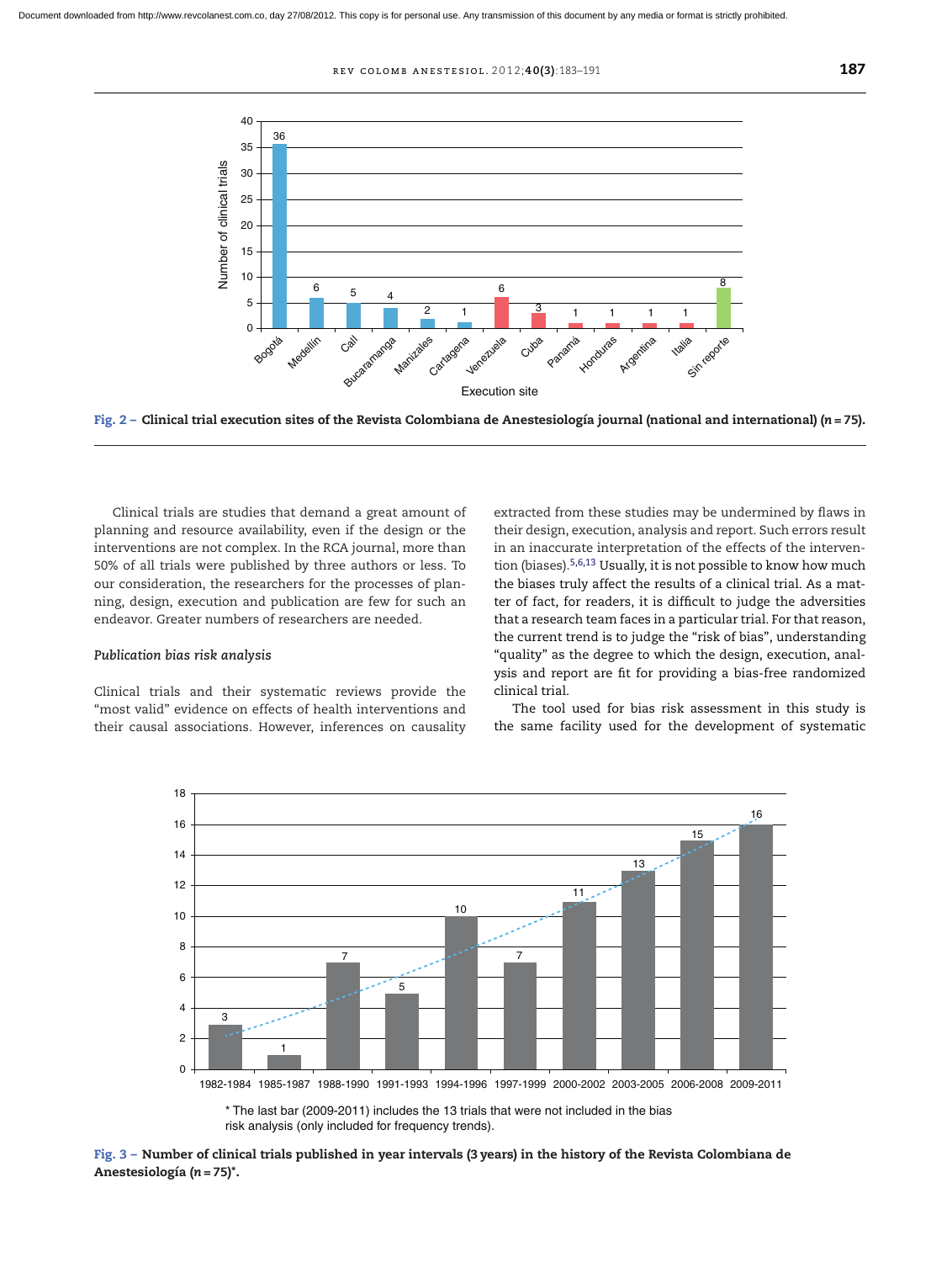<span id="page-5-0"></span>

| Risk of bias | Parameter 1<br>Was the<br>randomization<br>sequence carried<br>out properly? | Parameter 2<br>Was the randomization<br>sequence properly<br>concealed? | Parameter 3<br>Was subject<br>assignment properly<br>concealed? <sup>a</sup> | Parameter 4<br>Were follow-up<br>losses described<br>properly? | Parameter 5<br>Is the trial free of<br>selective<br>reporting? | Parameter 6<br>Does the trial<br>show other risks? |
|--------------|------------------------------------------------------------------------------|-------------------------------------------------------------------------|------------------------------------------------------------------------------|----------------------------------------------------------------|----------------------------------------------------------------|----------------------------------------------------|
| Low          | 34 (45)                                                                      | 21(28)                                                                  | 30(40)                                                                       | 50(66)                                                         | 41(54)                                                         | 24 (32)                                            |
| High         | 17(23)                                                                       | 22(29)                                                                  | 19(25)                                                                       | 8(11)                                                          | 2(3)                                                           | 19(25)                                             |
| Unclear      | 24 (32)                                                                      | 32(43)                                                                  | 26(35)                                                                       | 17(23)                                                         | 32(43)                                                         | 32(43)                                             |

reviews in the Cochrane Collaboration. Few publications have used it with the intent of establishing the risk of bias of a particular journal (possibly because of its recent design).<sup>19</sup> In spite of some of the tool's limitations mentioned in literature,[20–22](#page-7-0) our aim was to show a global view of the development of randomized clinical trials in the RCA journal.

The analysis of tables and figures presented in this study shows that the amount of parameter scores for low risk of bias increases as time goes by. 30% of studies show four parameters or more with low risk of bias. This trend greatly represents a clear, sustained intent of improvement, formation and development of high quality research. In a future issue of this work team, we expect to include a sub-analysis of the time period between the year 2000 and the present day.

The results of this study are proof of the great interest of the RCA journal, its editorial committee and SCARE to strive forward in the improvement process and the presence of the publication.[15,23](#page-7-0) However, this effort must also be shared by each of the authors in the journal, who take the first step with the quality of their reports.<sup>24</sup>

The process of achieving a high quality randomized clinical trial with low risk of bias requires solid institutions

| Table 3 – Number of parameter scores for low risk of bias<br>in all clinical trials $(n = 75)$ n $(\%)$ . |        |  |  |  |
|-----------------------------------------------------------------------------------------------------------|--------|--|--|--|
| Six parameters                                                                                            | 7(9)   |  |  |  |
| Five parameters                                                                                           | 7(9)   |  |  |  |
| Four parameters                                                                                           | 9(12)  |  |  |  |
| Three parameters                                                                                          | 12(16) |  |  |  |
| Two parameters                                                                                            | 17(23) |  |  |  |
| One parameter                                                                                             | 17(23) |  |  |  |
| Zero parameters                                                                                           | 6(8)   |  |  |  |

and a health system that guarantees the users' rights. A reform of the educational system in which professors at third degree educational institutions have resources enough to develop their research is also necessary. In Colombia, the current health system follows a poorly controlled search for profitability in medical attention, which is a limitation for clinical trial execution and all other research attempts. The system's narrow margins and the priority of profitability restrain the freedoms of thought and action necessary to achieve better and more cost-effective patient care.



**Fig. 4 – Parameter fulfillment rate of all the assessed clinical trials (***n* **= 75).**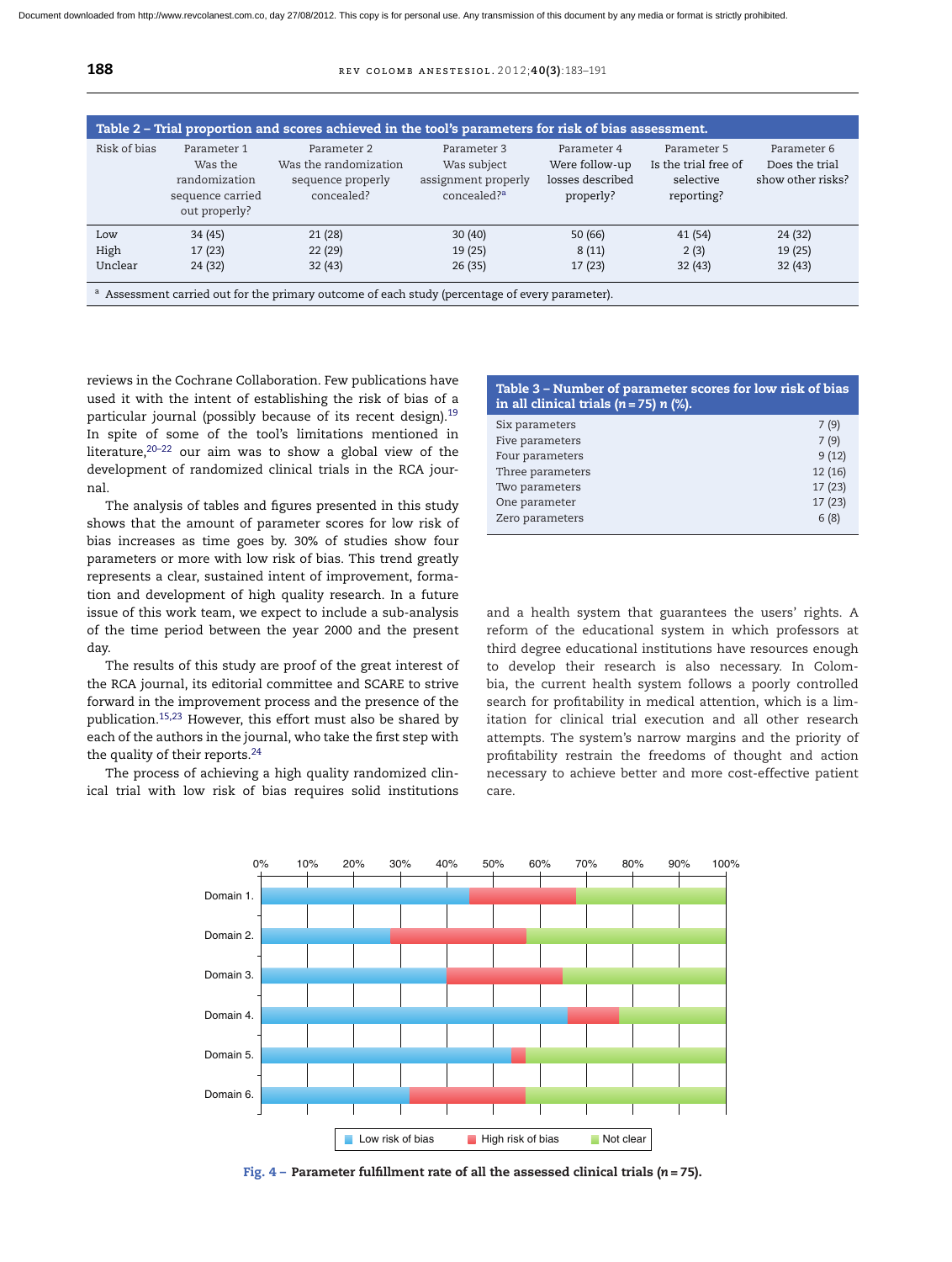<span id="page-6-0"></span>

Fig. 5 - Assessment of the four main parameters of the tool according to year of publication in the Revista Colombiana de **Anestesiología journal (***n* **= 75).**



Bubble diameter: Average trial sample size (number of patients recruited).

Fig. 6 - Bubble graph comparing year of trial publication to average low bias risk parameter in Revista Colombiana de **Anestesiología (***n* **= 75)\*.**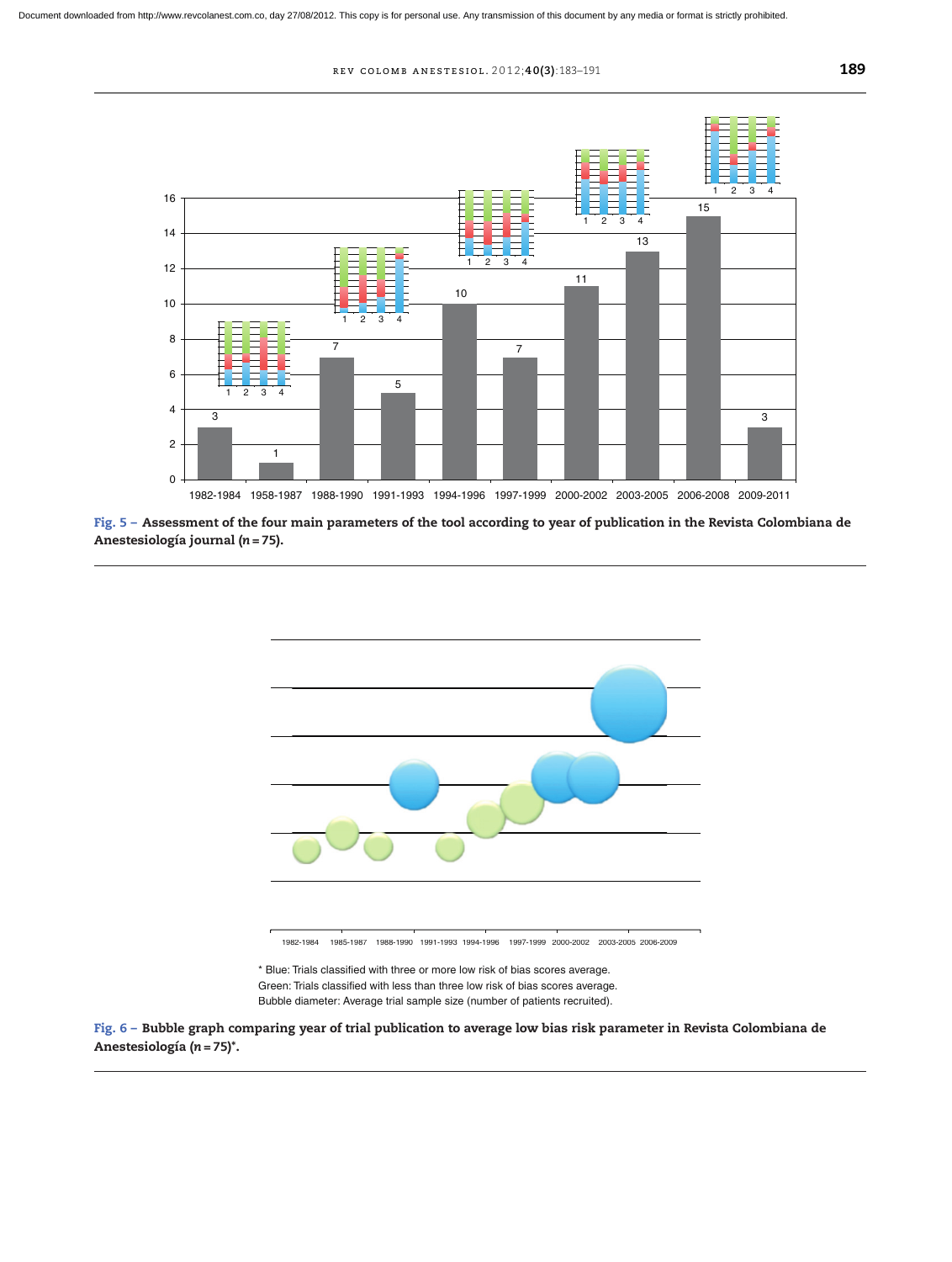<span id="page-7-0"></span>**190 REV COLOMB ANESTESIOL. 2012:40(3):183-191** 



Fig. 7 - Number of patients recruited according to year of publication of clinical trials in the Revista Colombiana de **Anestesiología journal (***n* **= 75).**

## **Financing**

Own resources.

## **Conflict of interest**

Node declared.

## **Acknowledgements**

To the Sociedad Colombiana de Anestesiología y Reanimación SCARE, the SCARE education department and the Clinical Epidemiology Unit at Universidad del Cauca.

#### **REFERENCES**

- 1. Jadad A, Enkin M. Randomised controlled trials. Blackwell Publishing – BMJ Books; 2007.
- 2. Altman D. Better reporting of randomised controlled trials: the CONSORT statement. BMJ. 1996;313:570–1.
- 3. Glasziou P, Vandenbroucke J, Chalmers I. Assessing the quality of research. BMJ. 2004;328:39–41.
- 4. Higgins J, Green S. Cochrane handbook for systematic reviews of interventions. Version 5.1.0 [updated March 2011]. The Cochrane Collaboration; 2011. Available from: <http://www.cochrane-handbook.org/>
- 5. Chalmers T, Celano P, Sacks H, Smith HJ. Bias in treatment assignment in controlled clinical trials. N Engl J Med. 1983;309:1358–61.
- 6. Moher D, Pham B, Jones A, Cook D, Jadad A, Moher M, et al. Does quality of reports of randomised trials affect estimates of intervention efficacy reported in meta-analyses? Lancet. 1998;352:609–13.
- 7. Schulz K. Assessing allocation concealment and blinding in randomised controlled trials: why bother? Evid Based Nurs. 2001;4:4–6.
- 8. Schulz K, Chalmers I, Hayes R, Altman D. Empirical evidence of bias. Dimensions of methodological quality associated with estimates of treatment effects in controlled trials. JAMA. 1995;273:408–12.
- 9. Jadad A, Moore R, Carroll D, Jenkinson C, Reynolds D, Gavaghan D, et al. Assessing the quality of reports of randomized clinical trials: is blinding necessary? Control Clin Trials. 1996;17:1–12.
- 10. Olivo S, Macedo L, Gadotti I, Fuentes J, Stanton T, Magee D. Scales to assess the quality of randomized controlled trials: a systematic review. Phys Ther. 2008;88: 156–75.
- 11. Moher D, Jadad A, Nichol G, Penman M, Tugwell P, Walsh S. Assessing the quality of randomized controlled trials: an annotated bibliography of scales and checklists. Control Clin Trials. 1995;16:62–73.
- 12. Chan A, Hróbjartsson A, Haahr M, Gøtzsche P, Altman D. Empirical evidence for selective reporting of outcomes in randomized trials: comparison of protocols to published articles. JAMA. 2004;291:2457–65.
- 13. Higgins J, Altman D, Gøtzsche P, Jüni P, Moher D, Oxman A, et al. The Cochrane Collaboration's tool for assessing risk of bias in randomised trials. BMJ. 2011;18:d5928.
- 14. Team RDC. R: a language and environment for statistical computing, reference index version 2.14.1. Vienna, Austria: R Foundation for Statistical Computing; 2005, ISBN 3-900051-07-0, http://wwwR-projectorg.
- 15. Rincoin-Valenzuela D. Jamais nos hemos resignado a ser simples artesanos de la Anestesia: pasado, presente y futuro de la Revista Colombiana de Anestesiologii̇̀a. Rev Colomb Anestesiol. 2012;40:6–7.
- 16. García-Alamino J, Parera A, Ollé G, Bonfill X. Características y calidad metodologica de los ensayos clínicos publicados en la Revista Española de Anestesiologia y Reanimación. Rev Esp Anestesiol Reanim. 2007;54:333–9.
- 17. Godlee F. Outcomes that matter to patients. BMJ. 2012;344:e318.
- 18. Yudkin J, Lipska K, Montori V. The idolatry of the surrogate. BMJ. 2011;343.:d7995.
- 19. Liu Y, Yang S, Dai J, Xu Y, Zhang R, Jiang H, et al. Risk of bias tool in systematic reviews/meta-analyses of acupuncture in Chinese journals. PLoS One. 2011;6:e28130.
- 20. Hartling L, Ospina M, Liang Y, Dryden D, Hooton N, Krebs Seida J, et al. Risk of bias versus quality assessment of randomised controlled trials: cross sectional study. BMJ. 2009;339:b4012.
- 21. Armijo-Olivo S, Stiles C, Hagen N, Biondo P, Cummings G. Assessment of study quality for systematic reviews: a comparison of the Cochrane Collaboration Risk of Bias Tool and the Effective Public Health Practice Project Quality